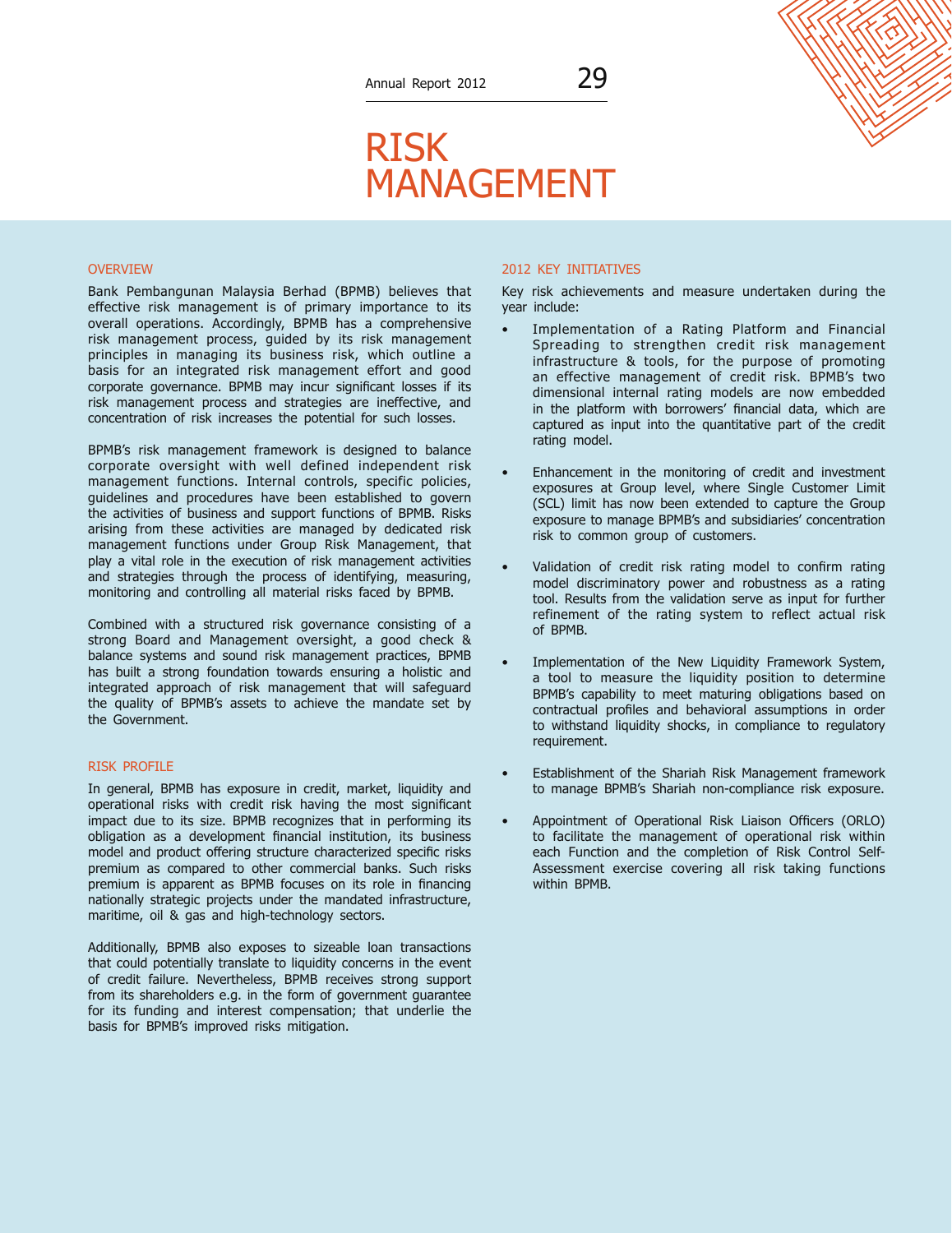#### RISK GOVERNANCE STRUCTURE

# Board of Directors

The Board of Directors has the ultimate responsibility for the sound and prudent management of the Company. This includes responsibility to ensure risk management frameworks and policies are established for the various risk categories and appropriate steps taken to monitor and control risks, consistent with approved strategies and policies.

#### Board Level Committees

#### Risk Management Committee (RMC)

The RMC is a Board level Committee responsible to perform risk oversight within BPMB. It is primarily responsible to oversee senior management's activities in managing the key risk areas of BPMB and to ensure the appropriate risk management infrastructure, resources and processes are in place and functioning effectively.

# Credit Committee of the Board (CCB)

The CCB is tasked by the Board to perform supervisory and oversight role of loan approval and to ensure adequate risk management processes are in place.

# Management Level Committees

# Executive Risk Management Committee (ERMC)

The ERMC is the Management level committee responsible for the management of all material risks within BPMB.

#### Group Credit Committees (GCC)

The GCC i.e. GCC A and GCC B are empowered as the financing approval committees for BPMB, for financing proposals within their respective authority limits.

Group Risk Management, being an independent function to support the Risk Management Committees, is responsible for implementing and maintaining the Risk Management framework, policies, tools and methodologies. Group Risk Management is also responsible for providing independent risk assessment, as well as monitoring and reporting BPMB's risk exposure and compliance to established risk limits.

The designated Operational Risk Liaison Officer (ORLO) forms part of BPMB's Risk Management structure, to act as intermediary between GRM and the Business/Support functions they are representing, and to facilitate the implementation of risk initiatives.

### RISK MANAGEMENT APPROACH

Recognizing risk management as a crucial element towards achieving a profitable and sustainable business, BPMB continuously work towards strengthening its risk management approach and capabilities to ensure risk exposures are effectively managed. BPMB's Risk Management Framework is established in line with best practices, which includes adopting Basel II recommendations, where applicable.

# Key Risk Management Principles

BPMB adopts the following Risk Management principles:

- 1. The Board retains the ultimate responsibility in establishing the maximum level of risks that BPMB will tolerate in pursuit of its mandate and performs its oversight via the Risk Management Committee.
- 2. The relevant regulatory requirements, market standard and international leading practices are adopted in the formulation of risk management framework, policies, procedures and guidelines to ensure BPMB's risk management approaches remain robust.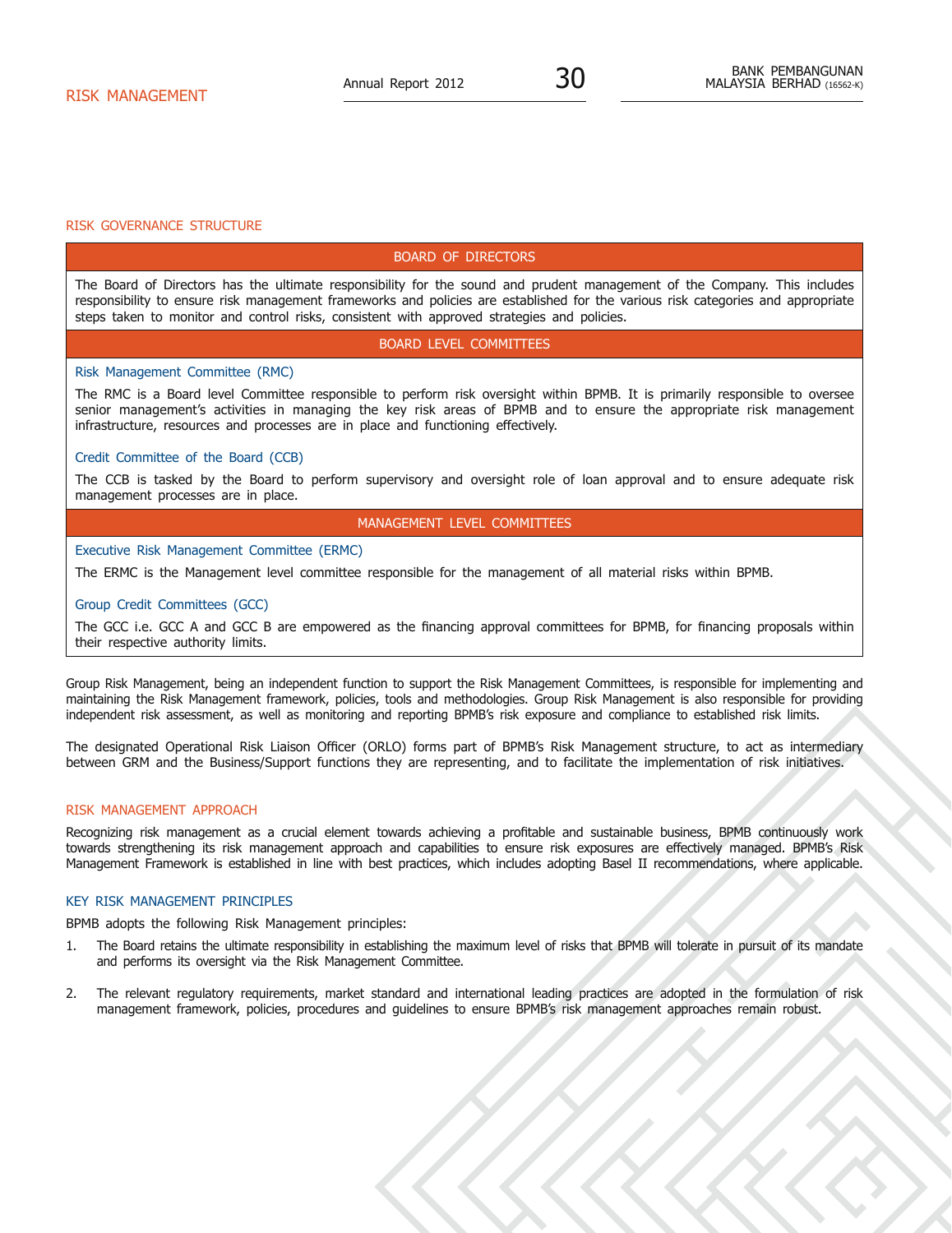

3. Risks are being managed on an enterprise-wide basis and collectively by all functions within BPMB through the implementation of the three lines of defence model.

| Approach               | Responsibility      | <b>Functions</b>                                                                                                                                                                                                                                   |
|------------------------|---------------------|----------------------------------------------------------------------------------------------------------------------------------------------------------------------------------------------------------------------------------------------------|
| 1st Line               | Risk Taking         | Business and Support Functions who are the risk takers and primarily responsible for managing specific                                                                                                                                             |
| of Defence             | <b>Functions</b>    | risk exposures in their daily activities.                                                                                                                                                                                                          |
| 2nd Line<br>of Defence | <b>Risk Control</b> | Group Risk Management, Compliance and Shariah Advisory who are responsible for the establishment<br>and maintenance of relevant frameworks, policies, methodologies and tools to facilitate the management<br>risks undertaken by the risk takers. |
| 3rd Line               | <b>Risk</b>         | Group Audit & Examination is responsible to provide independent assurance on the adequacy and                                                                                                                                                      |
| of Defence             | Assurance           | effectiveness of risk management processes.                                                                                                                                                                                                        |

- 4. Risk management activities are carried out in line with BPMB's corporate strategies. BPMB's risk management policies, procedures and guidelines are not static; it changes through annual review that aligns with the organization's objectives and needs.
- 5. BPMB's risks are regularly assessed and managed by balancing the eventual trade-off between risk and return.

# Risk Management Strategies

The key risks faced by BPMB are consistently being monitored and managed within the ambit of BPMB's Risk Management Framework:

| Key Risks   | Risk Management Strategies                                                                                                                                                                                                  |  |  |
|-------------|-----------------------------------------------------------------------------------------------------------------------------------------------------------------------------------------------------------------------------|--|--|
| Credit Risk | Credit risk management strategies focus around the following main factors:-<br>Establishment of a Framework that quides activities, processes, internal controls and policies in the overall management<br>of credit risk.  |  |  |
|             | Preservation of quality loan assets to sustain profit.<br>٠                                                                                                                                                                 |  |  |
|             | Incorporation of a check-and-balance structure within the credit processes to minimize poor credit quality.                                                                                                                 |  |  |
|             | Observation of compliance to prudential limits to mitigate risk concentration in credit portfolio that could potentially<br>impact the overall financial soundness of the Bank.                                             |  |  |
|             | Establishment of a sound credit evaluation process that enforce prudent credit evaluation through independent credit<br>risk assessment.                                                                                    |  |  |
|             | Establishment of a well-defined credit granting criteria and a sound credit portfolio management.<br>$\bullet$                                                                                                              |  |  |
| Market Risk | BPMB has established the Market Risk Management Framework to provide a set of general principles to guide the<br>$\bullet$<br>Bank/Group to identify, measure, monitor, control and report its market risk exposures.       |  |  |
|             | In managing this, control tools such as Earnings-at-Risk (EAR) Limits, Economic Value of Capital (EVE) Limits,<br>Mark-to-Market (MTM) Limits, Net Open Position Limit, and so forth, have been developed and put in place. |  |  |
|             | To be in line with the changing operating circumstances, the framework, and its off-shoot, are reviewed annual or<br>as and when necessary.                                                                                 |  |  |

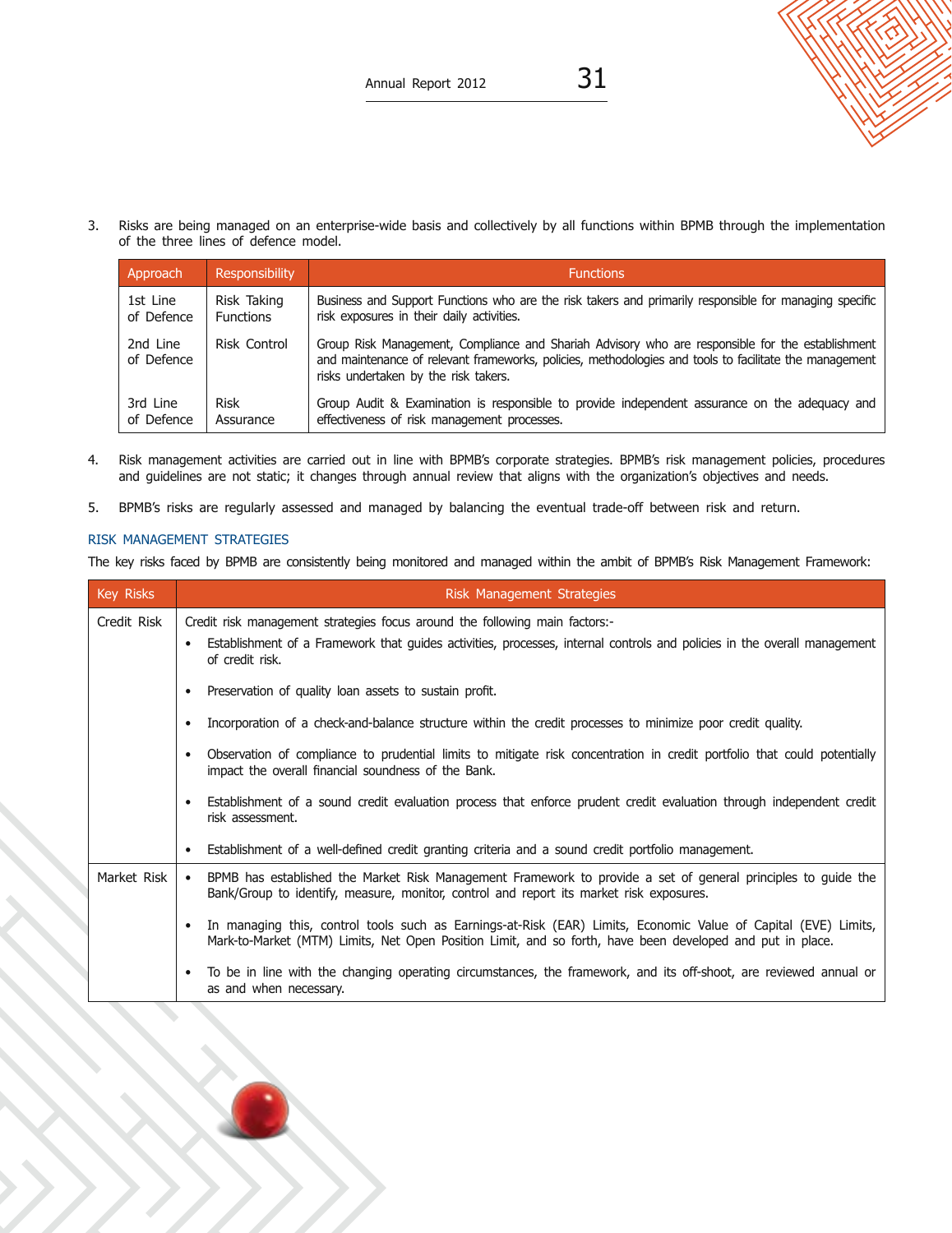| <b>Key Risks</b>         | <b>Risk Management Strategies</b>                                                                                                                                                                                                                                                                                                                                                                                                                                                |
|--------------------------|----------------------------------------------------------------------------------------------------------------------------------------------------------------------------------------------------------------------------------------------------------------------------------------------------------------------------------------------------------------------------------------------------------------------------------------------------------------------------------|
| Liquidity<br><b>Risk</b> | BPMB uses a range of indicators to monitor and control liquidity risk exposure such as liquidity gap, early warning signals,<br>$\bullet$<br>liquidity indicators and stress testing. The controls include the NLF system, Single Depositors Limit and Interbank Money<br>Market Limits.                                                                                                                                                                                         |
|                          | The liquidity positions of BPMB are monitored regularly against the established policies, procedures and limits. It is also<br>$\bullet$<br>incorporated in the Asset/Liability and Liquidity Management Report and reported to the Executive Risk Management<br>Committee (ERMC) and Risk Management Committee (RMC) meetings.                                                                                                                                                  |
|                          | In addition, BPMB has enhanced its Interbank Money Market Operations Risk Management Framework (IMMORMF)<br>$\bullet$<br>to better manage and control its exposure to IMM risks within the policies and quidelines approved in order to meet<br>statutory requirements. It acts as the measurement tool for interbank money market operations in which the activities<br>must adhere to BPMB's funding strategy as well as the interbank money market's policies and procedures. |
| Operational<br>Risk      | BPMB's Operational Risk Management is quided by the ORM Framework, which is developed in line with regulatory<br>$\bullet$<br>requirements and best practices.                                                                                                                                                                                                                                                                                                                   |
|                          | Continuous enhancement of ORM tools and methodologies to facilitate effective risk identification, assessment, monitoring<br>$\bullet$<br>and reporting.                                                                                                                                                                                                                                                                                                                         |
|                          | Continuous efforts to enhance risk awareness and risk management capabilities within BPMB.<br>$\bullet$                                                                                                                                                                                                                                                                                                                                                                          |

# MANAGEMENT OF CREDIT RISK

Credit Risk is the potential loss of revenue, either the principal or interest or both, arising from the failure or unwillingness of counterparties or borrowers to honour their financial and contractual obligations as and when due. These obligations are from lending, investment and other activities undertaken by BPMB.

Lending remains the main activity of BPMB. Therefore, credit risk management has been the main focus of BPMB's risk management activities. The management of credit risk is governed by credit policies and guidelines which determine credit features, credit administration and portfolio management.

The process of managing credit risk, which involves risk identification, measurement, monitoring and controlling are governed by two sets of Credit Risk Management Framework established by BPMB namely Framework for Managing Credit Risk and Framework for Managing Credit Portfolio.

Reporting of credit risk activities is made to the Executive Risk Management Committee (ERMC) before deliberation at the Risk Management Committee (RMC). The ERMC meets once a month to deliberate issues on the quality of credit risk of borrowers, with the objective of preventing loan assets from turning impaired. The ERMC recommends action on all credit risk related matters including loan asset quality, credit portfolio composition and adequacy of strategies and controls to manage overall credit risk activities. The ERMC also deliberates periodical report on credit portfolio prior to submission to the RMC.

BPMB realizes that the key success in lending activities lies in how the risk is managed, that is by having a clear risk management process and controls at various processes within BPMB that will assist in meeting its objective.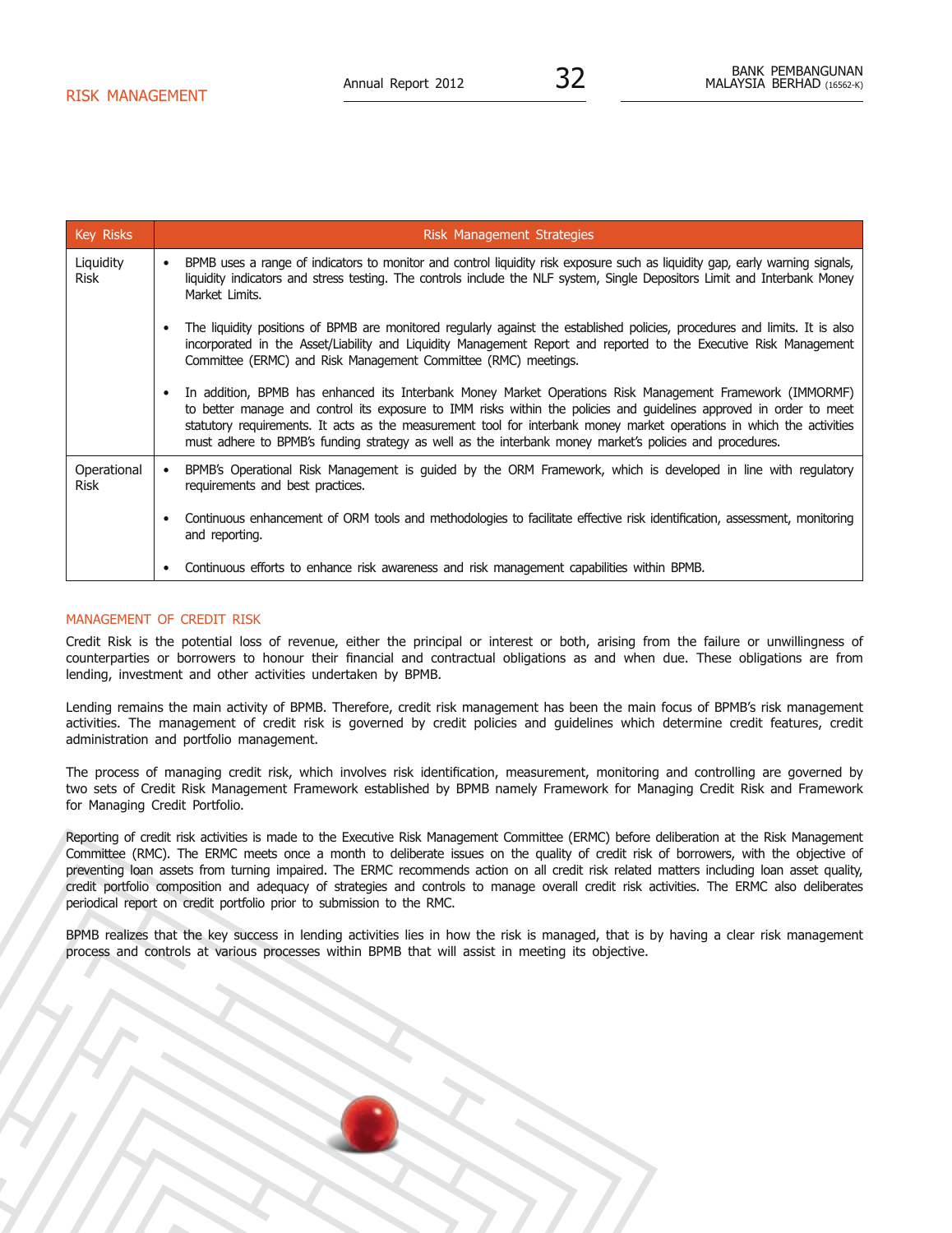

Risk Management activities and internal controls that have been put in place to mitigate risk at various levels of credit processes are elaborated as follows:-

| <b>Stage</b> | <b>Risk Mitigation</b>                                                          | Description                                                                                                                                                                                                                                                                                                                                                                                                                                                                                                                                                           |
|--------------|---------------------------------------------------------------------------------|-----------------------------------------------------------------------------------------------------------------------------------------------------------------------------------------------------------------------------------------------------------------------------------------------------------------------------------------------------------------------------------------------------------------------------------------------------------------------------------------------------------------------------------------------------------------------|
| Origination  | Clear segregation<br>between credit<br>origination and<br>credit monitoring     | BPMB maintains an independent credit monitoring function, which is separated from<br>$\bullet$<br>credit originator to maintain essential check-and-balance system.                                                                                                                                                                                                                                                                                                                                                                                                   |
| Evaluation   | Adherence to Credit<br>policy and guideline                                     | BPMB has instituted clear internal controls to govern lending activities and assessment of credit<br>$\bullet$<br>proposals for prudent lending activities through the establishment of Credit Risk Management<br>Policies and Credit Operations Guideline.                                                                                                                                                                                                                                                                                                           |
|              |                                                                                 | Operational manuals and directives issued by Bank Negara Malaysia (BNM) including guidelines as<br>$\bullet$<br>prescribed under the Development Financial Institutions Act 2002 (DFIA) are adhered to, which<br>have assisted the Bank in achieving its corporate objectives within an acceptable risk profile and<br>risk appetite.                                                                                                                                                                                                                                 |
|              | Independent credit<br>risk assessment                                           | Prudent credit assessment is enforced through independent credit risk assessment by Credit<br>$\bullet$<br>Risk function. Risk issues are mitigated by the risk owners before the approving authorities<br>consider any credit proposals.                                                                                                                                                                                                                                                                                                                             |
|              |                                                                                 | Credit Risk function also reviews credit proposals for compliance with credit policies.<br>$\bullet$                                                                                                                                                                                                                                                                                                                                                                                                                                                                  |
|              | All exposures must<br>be rated through<br>internal rating                       | All credit proposals are rated using an internal credit rating system to measure each borrower's<br>$\bullet$<br>risk of default and facility risk. Only viable credit proposals with well-mitigated risk are considered<br>for financing.                                                                                                                                                                                                                                                                                                                            |
|              | system                                                                          | BPMB utilizes the rating model that is based on two dimensional rating system that incorporates<br>$\bullet$<br>both borrower's default as well as the facility risk, which focuses on the three components of<br>Risk Weighted Assets (RWA) calculation, namely Probability of Default (PD), Exposure at Default<br>(EAD) and Loss Given Default (LGD) to generate the Expected Loss (EL) that would provide a<br>high-level overview of a borrower's business credit quality in terms of potential loss amount, given<br>a certain level of probability of default. |
|              |                                                                                 | The rating model is subject to enhancement to maintain its predictive power and robustness to<br>$\bullet$<br>suit lending requirements.                                                                                                                                                                                                                                                                                                                                                                                                                              |
| Approval     | Multi-tiered credit<br>approving authority                                      | The loan approval process, which consists of a multi-tiered approach, reflects the management<br>$\bullet$<br>of credit risk and BPMB's desire for quality loans. Different levels of approving authorities<br>govern credit approval process according to credit limits.                                                                                                                                                                                                                                                                                             |
| Disbursement | Independent<br>checking on<br>compliance to<br>credit disbursement<br>condition | Credit disbursement requisition is independently assessed by Compliance function, as a<br>$\bullet$<br>"final gatekeeper" to ensure adherence to credit disbursement conditions prior to credit<br>disbursement. Credit Compliance also verifies terms and conditions imposed in the Letter of<br>Offer as approved by the approving authorities.                                                                                                                                                                                                                     |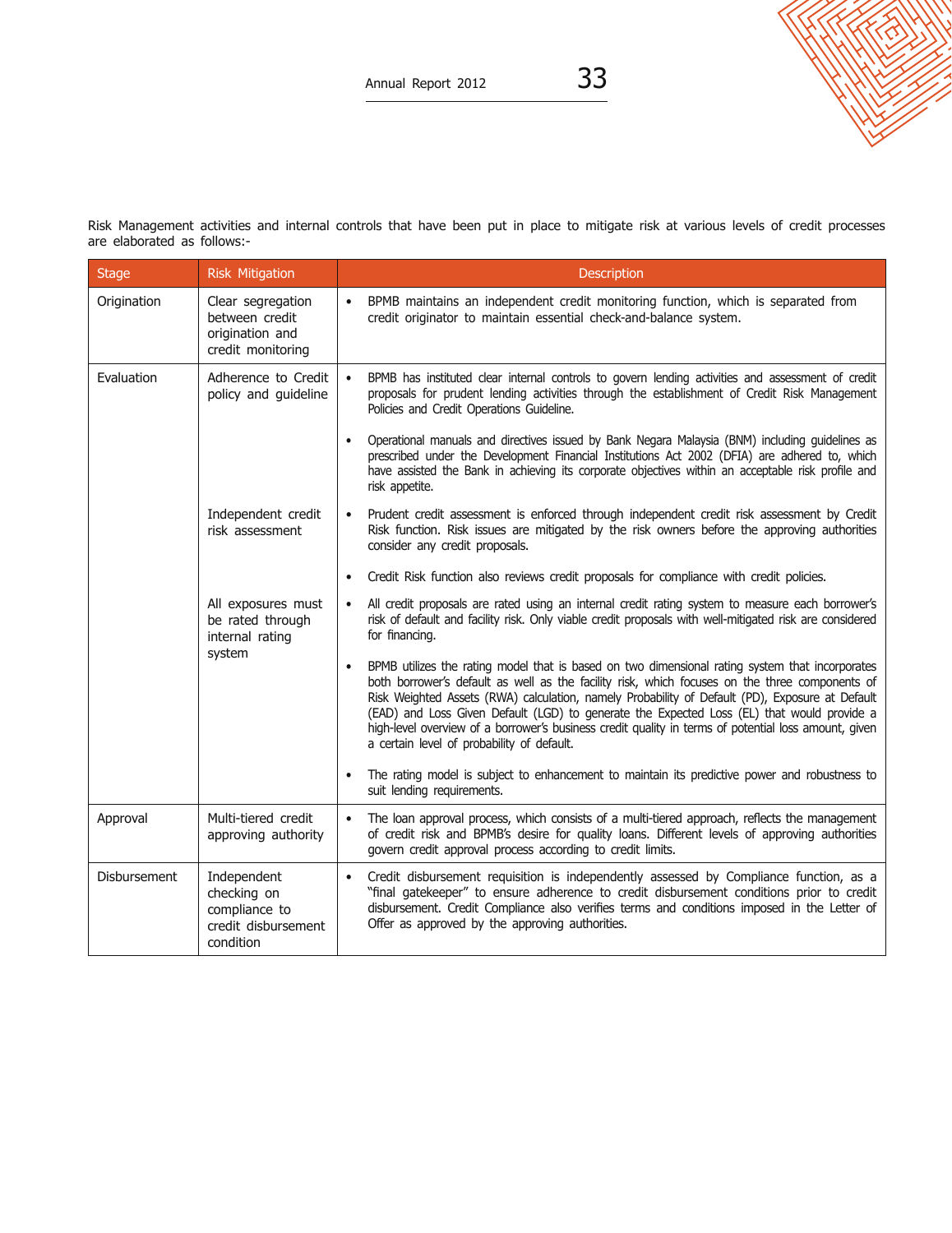| <b>Stage</b>            | <b>Risk Mitigation</b>                           | <b>Description</b>                                                                                                                                                                                                                                                                                                                                              |
|-------------------------|--------------------------------------------------|-----------------------------------------------------------------------------------------------------------------------------------------------------------------------------------------------------------------------------------------------------------------------------------------------------------------------------------------------------------------|
| Monitoring              | Credit reviews                                   | Credits are reviewed at least once a year and more frequent reviews are performed on high-<br>risk credit under "watch - list" accounts to proactively manage any delinquencies, maximise<br>recoveries and ensure timely recognition of asset impairment. Annual credit review will be rated<br>to monitor credit risk migration for effective monitoring.     |
|                         |                                                  | Regular site visits are carried out with the assistance from Technical function as part of the<br>$\bullet$<br>means to detect any early signs of borrowers' operational aspects.                                                                                                                                                                               |
|                         |                                                  | Submission of quarterly management accounts apart from audited accounts is also included as<br>$\bullet$<br>part of loan covenants to detect any adverse transactions and issues that may affect the financial<br>health of the borrowers that would give rise to loan repayment risk.                                                                          |
|                         |                                                  | Watch-list accounts (based on assessment under FRS 139) are reviewed quarterly and half yearly<br>$\bullet$<br>depending on the degree of vulnerability based on the scores established under the internal<br>guidelines of FRS 139.                                                                                                                            |
|                         |                                                  | • Tracking of movements of credit impaired rate is incorporated in the monthly Credit Portfolio<br>Report with the objective of monitoring the impairment level. A systematic mechanism for<br>prompt identification/classification of loan/financing is in place, whereby the classification is based<br>on the total scoring assigned to individual borrower. |
|                         |                                                  | The movement of delinquent loans is also monitored to gauge deterioration in credit quality<br>$\bullet$<br>that could potentially turn the accounts into impaired status. Limit on delinquent credits has<br>been established to track delinquent credits.                                                                                                     |
|                         | Post mortem review<br>on impaired credit         | Post mortem reviews are conducted on impaired credit to better understand how problem<br>$\bullet$<br>credit developed and to identify lapses in credit and monitoring process, system and people.<br>Observations and findings are communicated as feedback and actions are taken to improve<br>credit risk management process.                                |
|                         | Post approval credit<br>review                   | Internal audit function conducts post credit review on approved credits to analyse 'completeness'<br>$\bullet$<br>of credit decision, that is to determine the compliance of the processes involved in credit<br>evaluation and approval. Feedback is provided on the effectiveness of credit process in<br>identifying emerging problems.                      |
| Portfolio<br>Management | Adherence to<br>established<br>prudential limits | Prudential limits are established according to various categories such as customer and industry<br>$\bullet$<br>sector to minimize concentration risk. Single Customer Limit (SCL) has now been extended<br>to capture Group exposure to manage BPMB's and subsidiaries' concentration risk to common<br>group of customers at group level.                     |
|                         |                                                  | Sector limit for commercial lending is observed to monitor undesirable concentration which<br>$\bullet$<br>could expose BPMB to higher risk of lending.                                                                                                                                                                                                         |
|                         |                                                  | Counterparty limits are in place to control over exposure to a single financial institution.<br>$\bullet$                                                                                                                                                                                                                                                       |
|                         | Close monitoring of<br>credit risk profile       | Credit risk exposures are managed through a robust credit monitoring process. The process<br>$\bullet$<br>includes monitoring of risk profile of credit portfolio, where any changes in credit quality<br>and significant movement in risk profile of credit portfolio are reported to Risk Management<br>Committee.                                            |
|                         | Stress testing of<br>credit portfolio            | The overall credit risk profiles of credit portfolio are reviewed and monitored by conducting<br>stress tests on credit portfolio based on selected scenarios, which include possible downgrading<br>of the accounts to assess the impact on the Bank's earnings and capital.                                                                                   |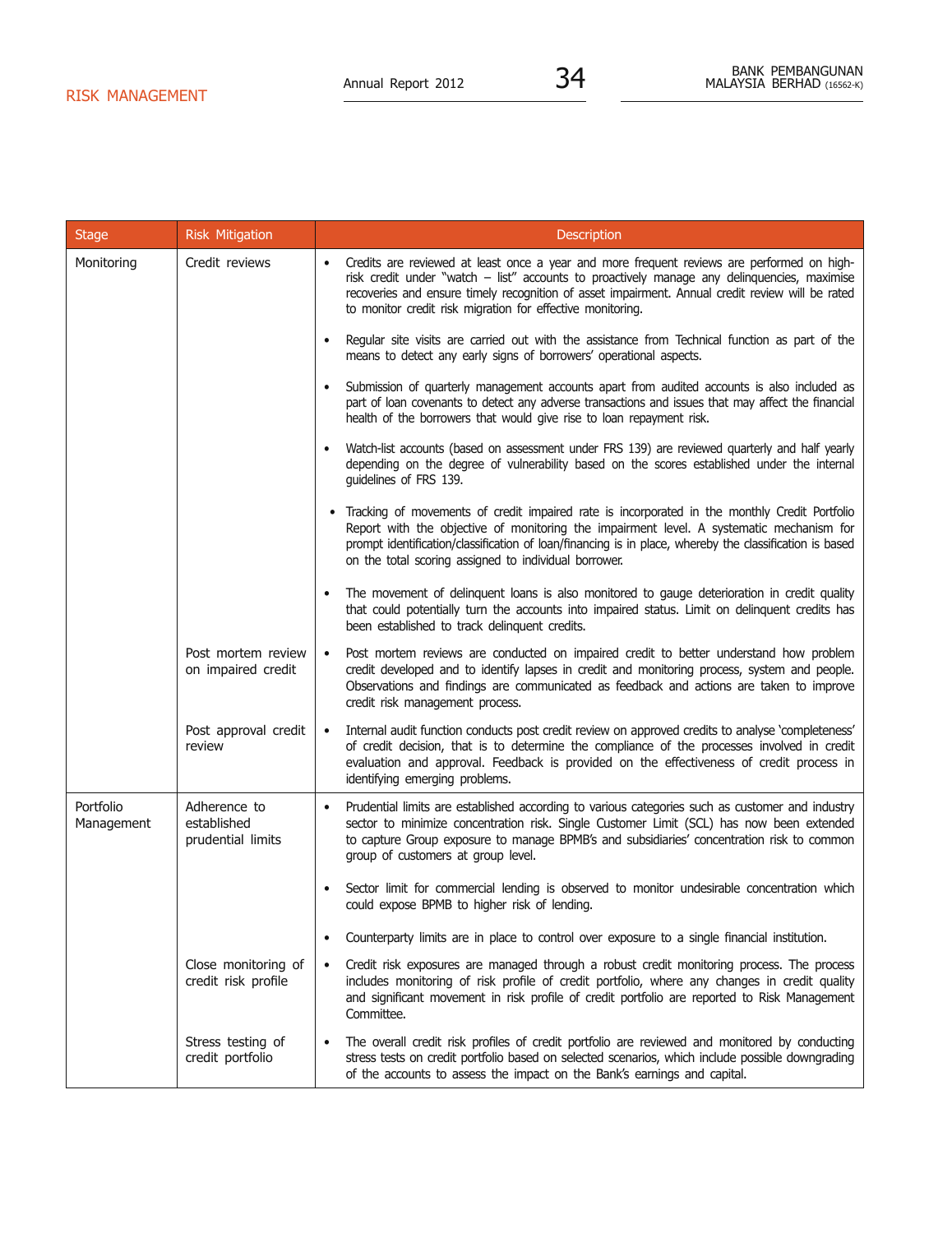Other governance:

- Reporting of credit risk activities is made to the ERMC before deliberations at the RMC. The ERMC that meets once a month deliberates issues on the quality of credit risk of borrowers to preserve the quality of loan assets, with the objective of preventing them from turning impaired. The ERMC recommends action on all credit risk related matters including loan asset quality, credit portfolio composition and adequacy of strategies and controls to manage overall credit risk activities. The ERMC also deliberates periodical report on credit portfolio prior to submission to RMC.
- As part of the corporate governance, Group Audit & Examination (GAE) undertakes an independent assessment of "credit compliance" to policies and procedures. Findings are communicated to the respective functions and further deliberated at the Audit Committee meeting. Issues raised are followed-up by GAE to ensure that corrective measures are implemented.

#### MANAGEMENT OF MARKET RISK

Market risk is defined as the potential loss in value to the Bank due to changes in market prices and rates including interest rates, credit spreads, equity prices, foreign exchange rates and commodity prices. Market risk has a direct impact on earnings and impacts the economic value of BPMB for structural interest rate risk and banking book assets.

BPMB does not have any exposure that falls under trading activity but give prominence effort in managing its funding and liquidity requirements. Hence, the increased focus in managing BPMB's balance sheet which includes assets, liabilities and capital in order to maximize earnings and attain strategic goals within the overall risk/return preferences. BPMB manages its market risk exposure guided by the Market Risk Management Framework that specifies the risk identification, measurement and control principles and processes. It adopts a consistent quantification method to analyse interest rate risk arising from re-pricing mismatches between rate sensitive assets and rate sensitive liabilities. BPMB also performs simulation analysis to assess the impact on earnings under various interest rate scenarios. Activities and transactions that give rise to market risks are controlled via observation of relevant set of approved limits. The oversight on market risks limits and other compliance requirement is being carried out by Group Risk Management.

#### MANAGEMENT OF LIQUIDITY RISK

Liquidity risk is the risk that BPMB is unable to generate or obtain sufficient funding to meet its payment obligations when due in a timely and cost-effective manner.

The common source of liquidity risk arises from mismatches in timing and value of cash inflows and outflows, both from on and off-balance sheet exposures.

BPMB's liquidity position is established to satisfy the current and prospective commitments under normal business conditions while also incorporating the safety and soundness in times of stress. To achieve the objective, BPMB is guided by its Liquidity Management Framework and employ key liquidity risk mitigation strategies that include the following:

- An appropriate balance between the level of exposure allowed under BPMB's risk appetite and the cost of its mitigation, taking into account the potential impact of extreme but plausible events.
- Broad funding access, including preserving and promoting reliable base of core deposit clients, continual effort for a diversified funding source and demonstrate capacities to monetize specific asset classes.
- A comprehensive contingency funding plan that is supported by unencumbered marketable securities that provides assured access to cash and is available to supplement other sources of cash during crisis.

Controlling liquidity risk implies spreading over time amounts of funding, avoiding unexpected important market funding and maintaining a cushion of liquid short term assets so that selling them provides liquidity without incurring capital gains and losses. Asset Liability Management (ALM) structures the time schedule of debt issues or investments in order to close the deficits or excess liquidity gaps.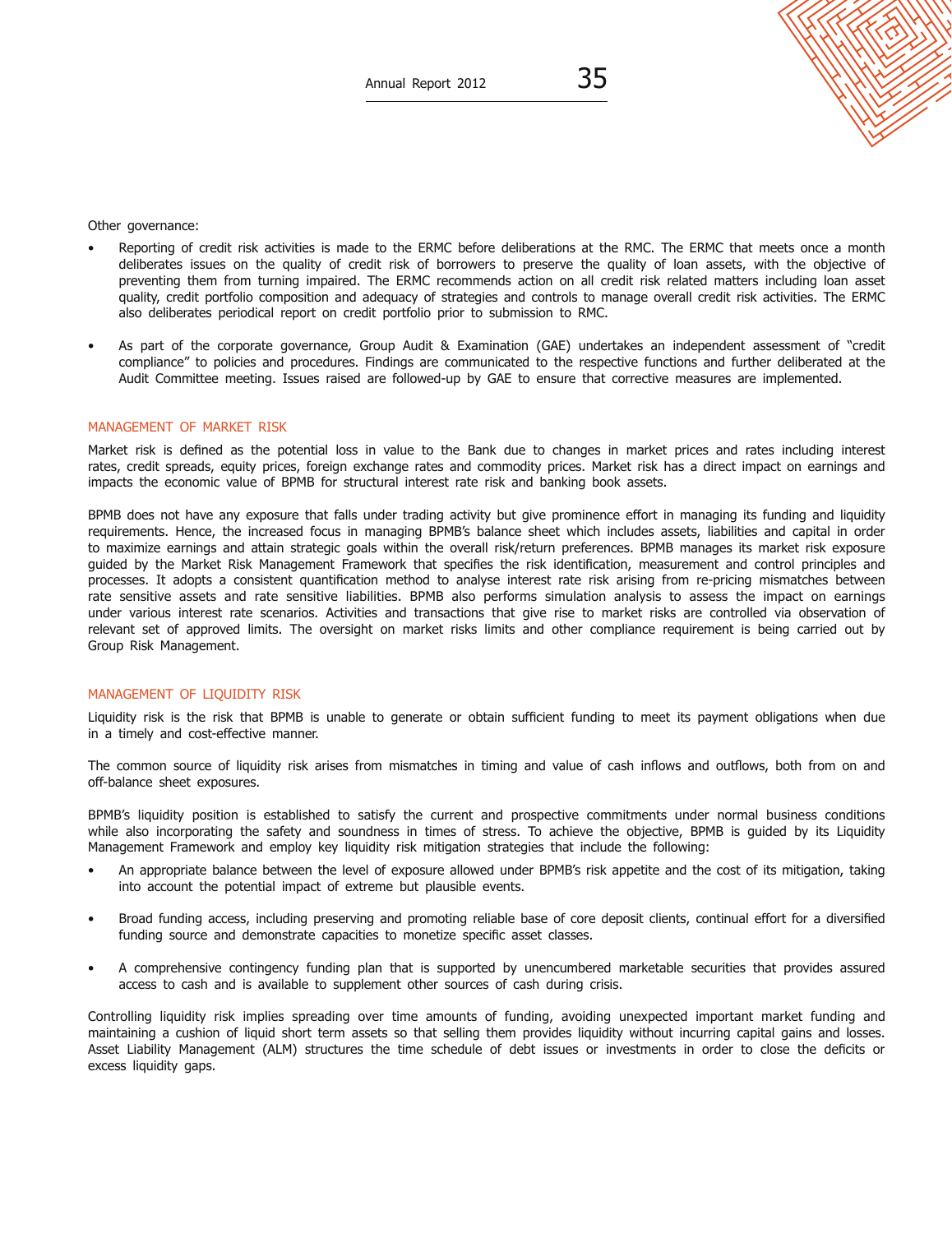BPMB adopts multiple measures in monitoring its liquidity and funding needs, including liquidity parameters/indicators, conduct stress testing, observe funding mix ratios and compliance to liquidity limits. The liquidity position of BPMB is monitored regularly. The controls currently being observed are:

- New Liquidity Framework (NLF) Compliance Requirement
- Single Depositor Limit
- Interbank Borrowings Limit
- Loan to Deposit Ratio (LDR) adopted from Standard Practice

In addition to the above measures and controls, BPMB also observes the following:

- i. Liquidity Coverage Ratio (LCR) based on Basel III Liquidity Standards for internal consumption only to indicate BPMB's high quality liquid assets position in stress conditions that can be converted into cash to meet liquidity needs;
- ii. Net Stable Funding Ratio (NSFR) based on Basel III Liquidity Standards for internal consumption. The NSFR is designed to promote the medium- and long-term funding of assets and activities over a one-year time horizon;

Bank Negara Malaysia (BNM) had approved BPMB to participate in the interbank money market in 2012. This is another avenue for BPMB to manage its liquidity requirement. This enables BPMB to leverage on a wide range of financial instruments to manage its short-term liquidity mismatches.

# INTEGRATED STRESS TEST

BPMB had conducted four (4) quarterly Integrated Stress Testing exercises for 2012 in order to simulate events or influences that could potentially impact its capital position. The main emphasis was on credit, liquidity and market risks (in respect of interest rate and investment risks).

For credit risk, the stress testing has taken into account the possible deterioration in the quality of credit portfolio and collateral value, while liquidity risk looked at the cash (liquidity) position of BPMB, where the New Liquidity Framework (NLF) under DFI/ GP5 was used as a basis of measurement. In terms of market risk, the variables for stressed case were treasury borrowings and securities portfolio, corporate financing as well as investment portfolio.

Collectively, the integrated stress test seeks to quantify the potential impact of shocks arising from the combined effect of credit, liquidity and market risks events on the balance sheet and liquidity position. This forms the basis to identify viable funding alternatives that can be utilized and appropriate mitigation actions put in place.

From all the integrated stress test done for 2012, it was found that BPMB would continue to be able to absorb the shock arising from the stress assumptions as approved by the RMC.